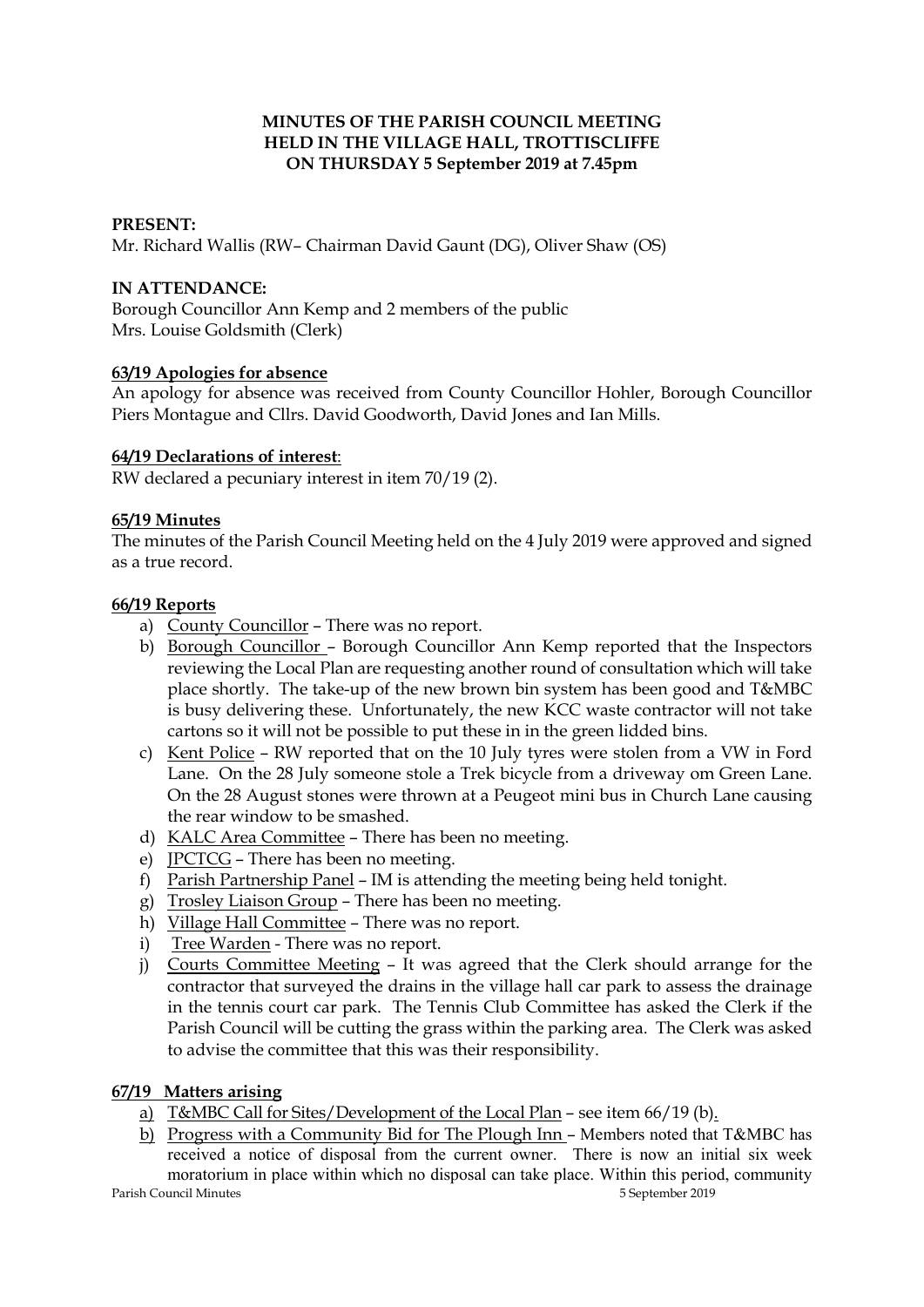interest groups can make a written request to the Borough Council to be treated as a potential bidder. Members resolved to propose 'The Plough Trottiscliffe Community Group Ltd' a company limited by guarantee, as a potential bidder for the purchase of the public house, known as ' The Plough Inn '.

c) Monthly Check of the Defibrillator – The Clerk has carried out the monthly check.

#### **68/19 Finance & Policies**

| Statement of payments to be made and income received |            |  |
|------------------------------------------------------|------------|--|
| <b>National Savings Account:</b>                     | £1,704.92  |  |
| Nat West TPC TCC Account:                            | £ 5,682.68 |  |
| Nat West TPC Reserve Account:                        | £17,626.55 |  |
| Nat West TPC Current Account                         | 427.47     |  |

**Receipts**: Natwest Goodwill Gesture: £4.50

### **Cheques for signature TPC Current Account:**

| Supplier<br>Description<br>Cheque<br>Number                                 | Amount |
|-----------------------------------------------------------------------------|--------|
| Mrs L S Goldsmith<br>(Salary 4 weeks)                                       |        |
| $(08/08 - 05/09/19)$<br>000280<br>£ 150.48                                  |        |
| (Clerk's Tax)<br><b>HMRC</b><br>000281<br>£150.48                           |        |
| (Clerks Expenses)<br>Mrs L S Goldsmith<br>000282<br>£135.74                 |        |
| (Grass cutting and maint)<br>000283<br>£530.51<br>Four Seasons Gardens Ltd. |        |
| (Stationery)<br>000284<br>£ 43.36<br>Viking                                 |        |
| Playsafety Limited<br>(RoSPA report)<br>000285<br>£115.80                   |        |
| Kent County Playing Fields<br>(Annual Subscription)<br>000286<br>£ $20.00$  |        |
| Four Seasons Gardens Ltd.<br>(Grass cutting)<br>000287<br>£395.57           |        |
| (Website maint.)<br><b>Gel Creative</b><br>000288<br>£150.00                |        |
| £1,691.94<br><b>Total</b>                                                   |        |

#### **Transfer from TPC Reserve Account to TPC Current Account: £1,700.00**

| <b>Cheques for signature TPC TCC Account:</b> |                  |        |         |  |
|-----------------------------------------------|------------------|--------|---------|--|
| <b>EDF Customers PLC</b>                      | Electricity Bill | 000017 | £302.79 |  |

- a) Cheques for signature: The Chairman proposed that the cheques listed above be signed. Agreed
- b) Bank Mandate Natwest has apologised for not processing the online submission of the new bank mandate. A goodwill gesture of £4.50 has been received. IM has taken his ID into the West Malling branch. OS and DG were reminded to take their ID in promptly.
- c) Model Financial Regulations A discussion on this was postponed to the next meeting.

#### **69/19 Members of public:**

Two members of the public spoke in support of planning proposal TM/19/10756/FL.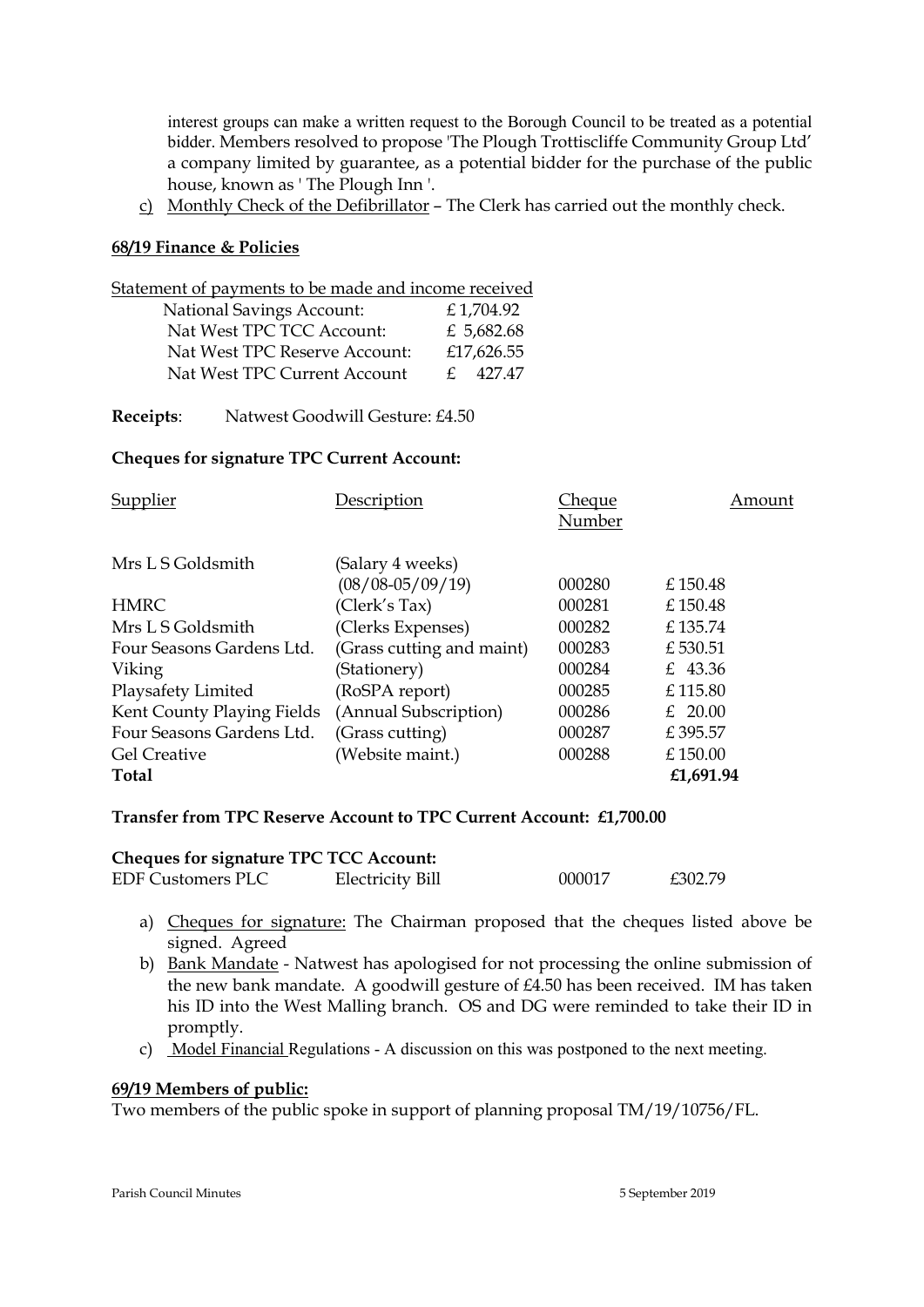# **70 /19 Planning**

1] TM/19/01756/FL – Mount Mead, Ford Lane, Trottiscliffe, ME19 5DP

*20:36hrs the meeting was suspended to allow the 2 members of public to speak and answer questions 20:40hrs the meeting was reconvened.*

Demolition of existing domestic outbuildings and construction of two bungalows with ancillary areas and parking provision. *Resolved: Object. Members see these outbuildings as barns and therefore consider that their demolition and the construction of two dwellings to be inappropriate development within the Green Belt.*

*20:43hrs Borough Councillor Ann Kemp and 2 members of the public left the meeting* 2] TM/19/01693/FL – 1 Taylors Lane, Trottiscliffe, ME19 5ES

Two storey side extension and single storey rear extension. *RW declared a pecuniary interest which meant the Parish Council was not quorate to consider this proposal.*

3] TM/19/01769/LD - Land rear of The Old Post Office, Taylors Lane

Lawful Development Certificate. Use of land as residential garden. *Resolved Object. Members believe this land is pasture/agricultural land and local knowledges informs us that the land has not been used as a domestic garden for ten years.*

# b) Decisions from T&MBC:

1] TM/19/01023/FL – Land between M20 and M26 East for Ford Lane, Wrotham Heath Erection of forestry building and yard. *Approved*

2] TM/19/01383/TNCA – Trotwood, Church Lane, Trottiscliffe, ME19 5EB Removal of pine tree located in the back garden. *No objection* 

c) Other planning matters:

1] Millers Farm – the Clerk to find out if enforcement is requesting that the unauthorised caravan which is being lived in will now be removed.

2] Southbeats Festival – Members noted that the proposed festival has been cancelled.

3] The Plough Inn (TM/17/01522) – Members noted that the appeal has been dismissed.

# **71/19 Highways, Footways and Footpaths**

1] Reported Faults

i) Request for a trief kerb – The Clerk has submitted some photographs to KCC to discuss ideas and the cost involved to stop cars mounting the kerb.

ii) Water on the road outside Prunelle, Church Lane – The Clerk has reported the problem with this area of road constantly flooding and it appears contractors are carrying out some investigations.

iii) Speed hump on Addington Lane – the Clerk has reported that this needs attention..

iv) Posts around the village green opposite The George - another post has been damaged. The Clerk to report and to consider again the alternatives to posts.

2] Big Conversation Update - The new service commenced on the 15 July 2019 and timetables have been widely publicised.

3] Highway Steward - Members noted that the position is now vacant again. KCC are actively trying to recruit someone.

# **72/19 Open Spaces, Recreation Ground and Allotments**

1] Recreation Ground and playground –The Clerk reported that RoSPA has carried out the annual inspection. A few items have been picked up which the Clerk will look into fixing.

2] Allotments – There was no report.

3] Trottiscliffe School Update – There was no report.